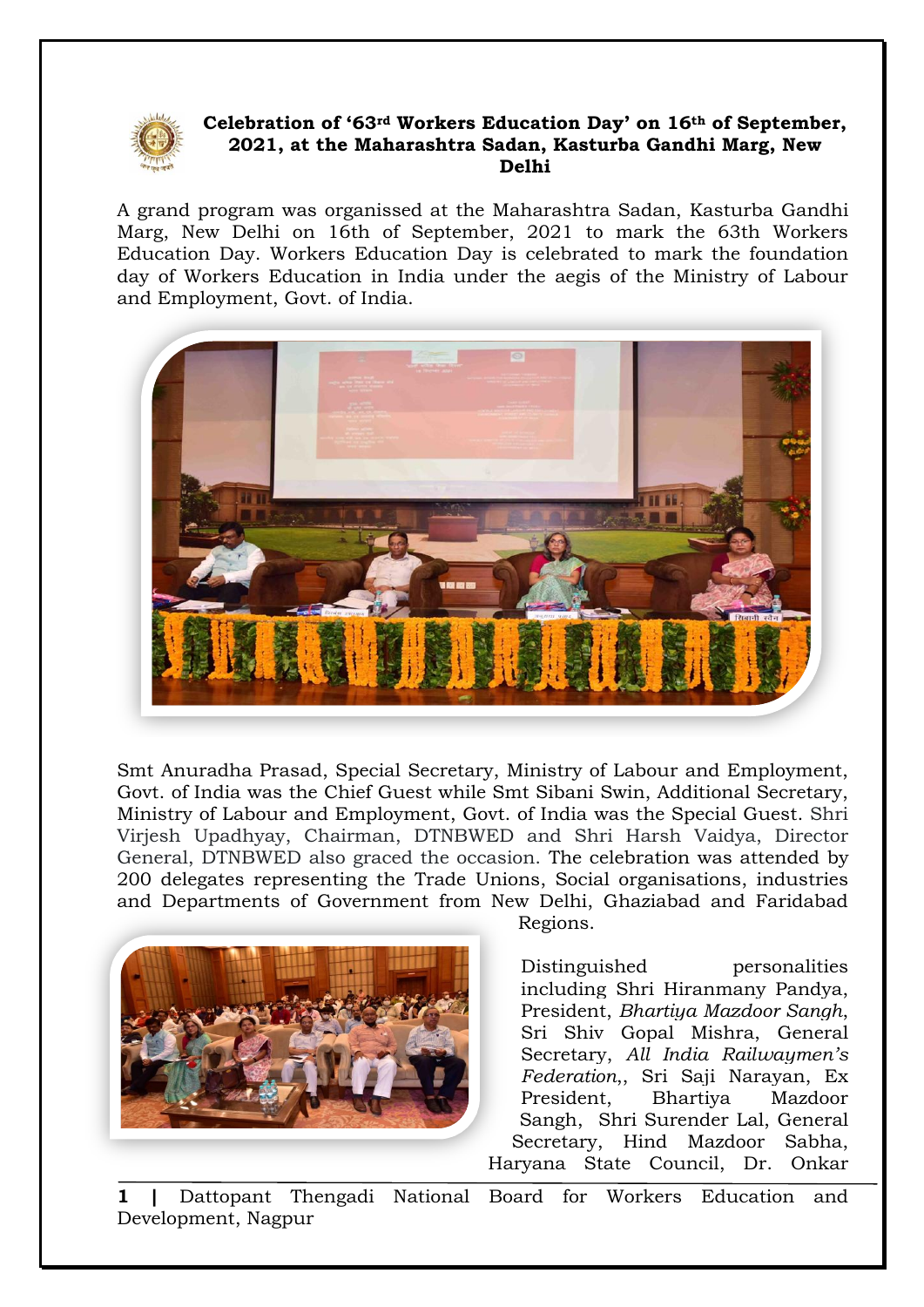Sharma, Dy Chief Labour Commissioner (Central) & Additional Director of the Board, Sri Rahul Bhagat, Director, Ministry of Labour and Employment, Sri Atul Kumar Singh, Under Secretary, Ministry of Labour & Employment were present on the occasion.



Shri Harsh Vaidya, Director General of the Board welcomed the guests and said that the Workers Education day is celebrated throughout the country in a befitting manner and briefed about the achievements of the Board during the previous years. He said the principal function of the Board is to build capacities among the workers in the organised, unorganised as well as in the rural sectors through its unique pedagogy and

objective oriented workers education programs. He highlighted the contribution of the Board in empowering the trade union leadership, in creating harmonious industrial relations, in imbibing a positive attitude among the partners of production, at the same time, in socio-economic uplift of most marginalised section of workers in the unorganised and rural sectors. He reiterated the the new initiatives undertaken by the

Board during the COVID-19 pandemic.

Ms. Sibani Swain, Additional Secretary/Financial Advisor in her address stressed that workers education is a medium that enables the workers through its effective curriculums. She threw a light on recently launched E-Shram Portal for the benefit of the workers. She informed that about eighty lakhs workers from the informal sector have already registered themselves to the *E-Shram* Portal and said that



the mission of the Government of India is to get the last worker register to the Portal. She appealed that, the Board has to enable and assist the workers to get themselves registered to the Portal and avail the benefits of the schemes as launched by the Government through its effective Workers Education programs.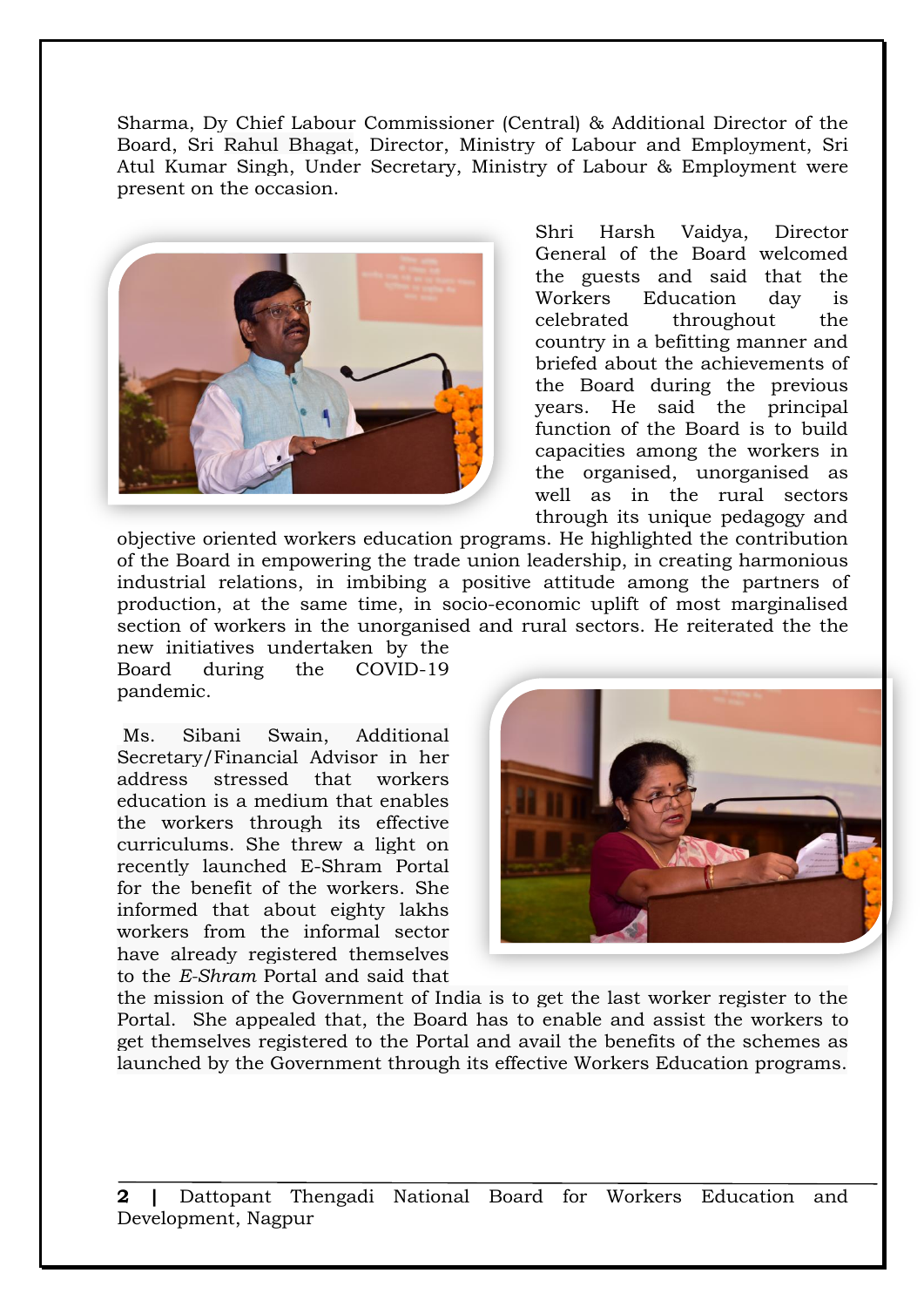

Shri Virjesh Upadhyay, Chairman in his address said that conventional education and Workers Education are two distinct streams of education. Workers Education is engaged in enhancing the participation of the workers in society and country at large. He opined that the strength of the Board lies with participation of Trade unions, representatives of the Management of the industries and

other organizations who directly contribute to the enrichment of the activities of the Board. He further said that the Board has taken up a highly ambitious initiative to make the workers employable throughout their work life by enriching their skill and performance through exposure to appropriate course.

Smt Anuradha Prasad, Special Secretary, Ministry of Labour and Employment, Govt of India said that '*DTNBWED'* is having wide field level experience in educating workers in organised, unorganised as well as in the rural sectors. She added that with the change of time and advent of new technologies the activities of the Board needs to be upgraded. Adoption of digital mode is single most important among them. A large number of workers could be benefited at the same with the adoption of digital modes in workers education. She



said, with the implementation of the Labour codes the coverage of workers under various schemes would increase many fold. She reiterated that spread of Covid-19 and subsequent restrictions forced millions of migrant workers to leave their place of work. She informed that the Honourable Minister of Labour & Employment, Govt. of India has also desired to improve upon the responsibilities of the Board.